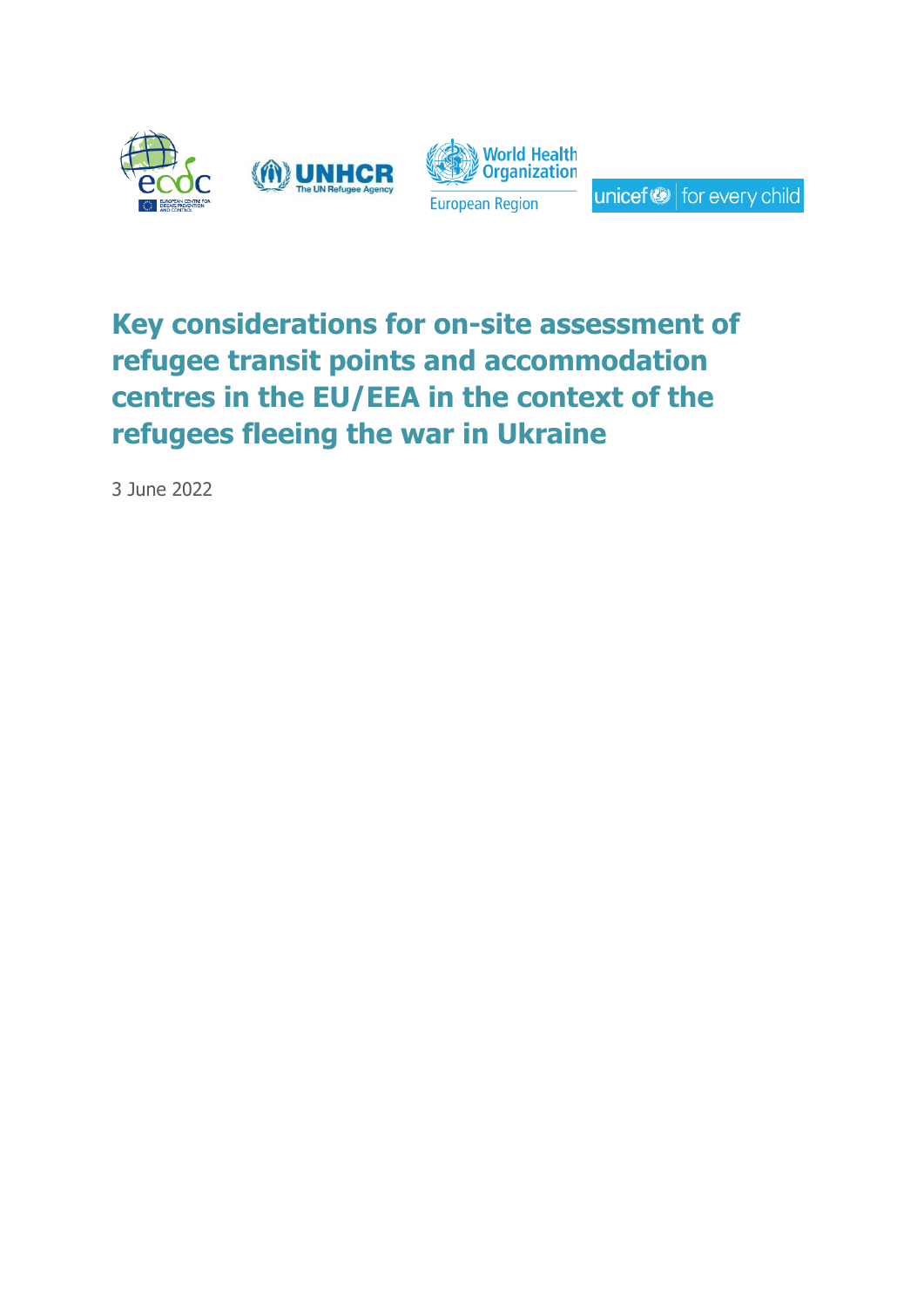## **Purpose**

This guidance note aims to provide practical orientation to national and local authorities, United Nations (UN) and civil society organizations on public health, and water, sanitation and hygiene (WASH) measures at border entry points, reception and accommodation centres in surrounding countries affected by the Ukraine crisis. The guidance note does not cover overall management of those sites, specific measures related to epidemiological surveillance, or specific disease control programs for which other guidance documents exist.

Section I of the document provides an overview of tailored approaches to different situations, while Section II provides context and short technical guidance on specific public health and WASH considerations.

The Annex includes a checklist that has been developed as a companion, on-site tool to assist with the assessment of refugee accommodations or centres. The tool is divided into three sections, reflecting the three situations in which refugees may find themselves. A baseline assessment is critical to ensure minimum standards are met and followup assessments will ascertain that corrective actions are implemented in a timely manner. Users might consider developing an action plan to address the findings. The checklist is meant for use as a living document, which can be translated and adapted to the national context of the receiving countries.

# **I. Minimum service level at refugee hosting sites**

## **Situation 1. Arrival/exit sites, way points, assembly points (bus/train stations) border crossings and reception centres (0-12 hours)**

At locations where refugees and other people on the move choose to rest or are required to wait for a period of a few minutes to a few hours, a level of public health and WASH services equivalent to those commonly seen at bus/train stations or football stadiums will be expected.

The public health focus in this scenario should be on a) the provision of 24/7 emergency medical care, including referral; b) the establishment of a quarantine room/holding area in line with national guidelines; c) the provision of psychological first aid; and d) access to basic information materials in both the host country and the refugees' language(s) regarding access to national health services.

The WASH services focus on access to functional, clean, and accessible gender-separated toilets, hand hygiene stations and drinking water that meets national quality standards. All facilities must guarantee privacy and safety at any time of the day and night and will need to be cleaned and maintained regularly, including availability of basic hygiene supplies (i.e. soap, toilet paper). A design based on expected daily peak flows should be considered, and the facilities designed according to the international standards detailed in the Annex, Situation 1, or equivalent national standards. Adequate personal protective equipment (PPE), including medical masks, will be required for all personnel

working in the facility in line with the COVID-19 epidemiological situation and national regulations.

## **Situation 2. Reception sites, transit sites (with residual overnight caseload) (1- 10 days)**

At locations where refugees and other people on the move are required to stay overnight and wait for several days while arranging onwards transportation or finding private accommodation, a level of WASH and health services similar to that in emergency mass accommodation/evacuation centres such as airports, communal centres/buildings, gymnasiums or converted empty buildings (e.g. shopping malls) should be expected.

A wider range of services is required to meet refugees' immediate needs, such as the provision of basic hygiene items, including menstrual hygiene management (MHM) products, nappies, and detergents. WASH services focus on the provision of functional, clean, and accessible gender-segregated toilets, hand hygiene stations and access to drinking water that meets national quality standards. In addition, gender-segregated showers, babychanging facilities, and laundry facilities will be required to meet basic needs. All facilities must guarantee privacy and safety at any time of the day and night and should be cleaned, maintained regularly, and equipped with the necessary hygiene supplies (i.e. soap, toilet paper). Food preparation through on-site kitchens or catering will need to be provided along with appropriate food storage. Kitchen and/or catering staff must be adequately trained in safe food-handling practices. A design based on planned peak daily flows should be selected and the facilities designed accordingly.

As part of the public health response, first aid should be available on site and referral to health facilities will need to be ensured, including the availability of 24/7 ambulance services. Accommodation facilities should consider a quarantine room/holding area, and large facilities may require temporary primary healthcare points in line with national regulations. Staff and volunteers should be trained in psychological first aid, and basic information materials in both the host country and refugees' language(s) regarding access to national health services, vaccination, and other services are required. When or where required, adequate PPE, including medical masks, will need to be provided for all personnel working in the facility in line with the COVID-19 epidemiological situation and national regulations.

## **Situation 3. Collective accommodation centres, longer-term sites as defined by respective governments (> 10 days)**

At locations where refugees and other people on the move will reside for extended periods of time with the purpose of longer-term accommodation, standards and services equivalent to those commonly seen at hostel accommodation will be expected. In this situation, families will likely be accommodated in individual rooms or units within the accommodation centre.

Individual family WASH facilities are recommended and access to basic hygiene items is recommended to be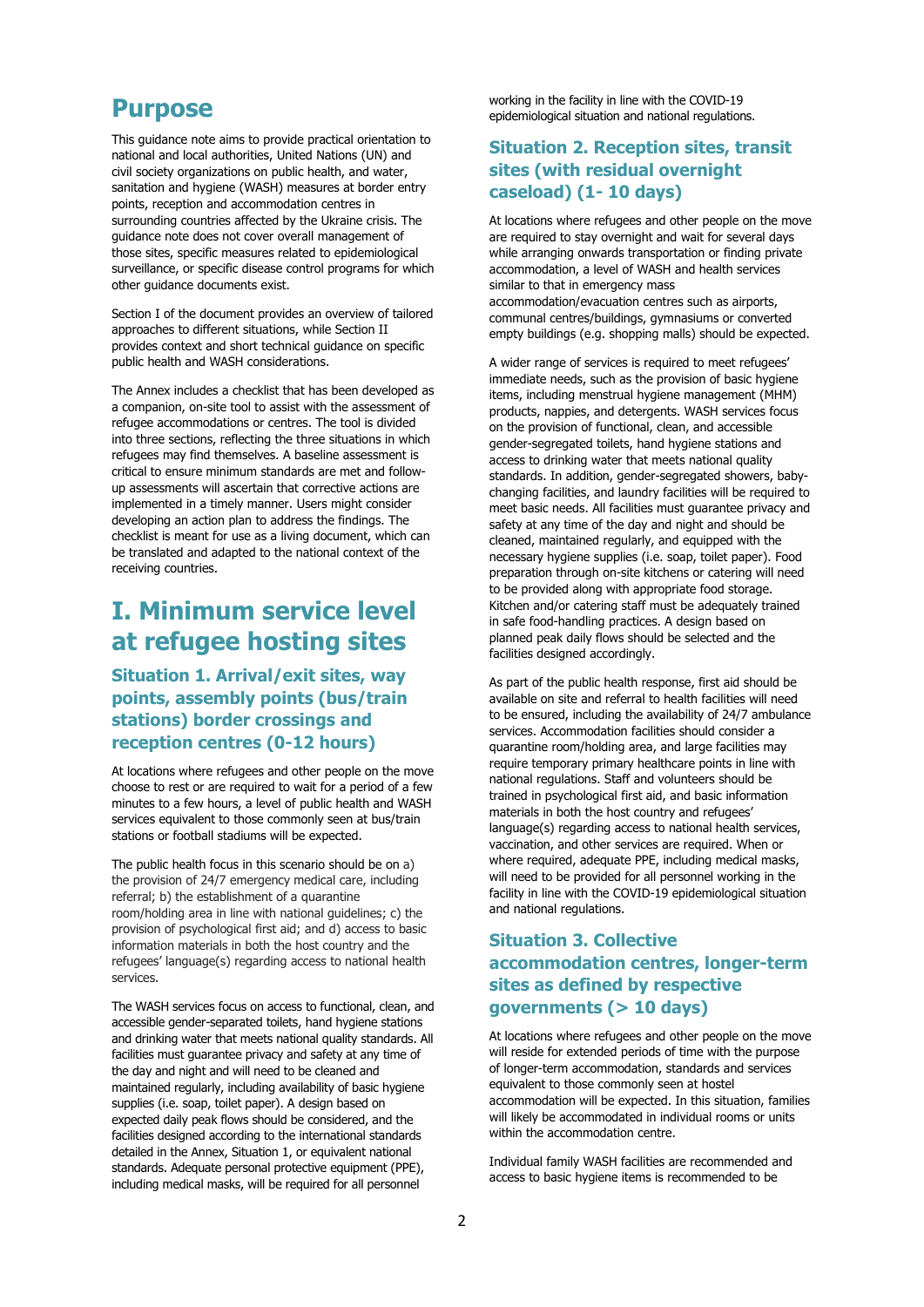covered through cash-based interventions $<sup>1</sup>$ . Where this is</sup> not feasible, WASH standards need to be adjusted to meet those of longer-term accommodations (see the Annex, Situation 3). All facilities must guarantee 24/7 privacy and safety, and should be cleaned and maintained regularly, including provision of necessary hygiene supplies (e.g. soap, toilet paper, MHM products, nappies, detergents). Food is expected to be prepared by families individually and provisions need to be made to ensure food safety in private/communal kitchens, including food cooling. An appropriate system for daily cleaning and maintenance of the WASH and kitchen facilities and other common areas will need to be established and managed.

Access to health and other social services needs to be ensured through linkages to national services, and first aid kits will be required on site as well as access to 24/7 ambulance services. Staff and volunteers should be trained in psychological first aid and referral to additional services and at least one person in the facility should be trained in applying first aid. Basic information materials on access to national health services, vaccination and other services are required. When or where required, adequate PPE, including medical masks, will need to be provided for all personnel working in the facility in line with the COVID-19 epidemiological situation and national regulations.

# **II. Immediate and midterm public health measures at refugee hosting sites**

The following section provides guidance for public health measures and the types of interventions that may be used for immediate emergency response, and then the types of interventions that may be suitable as facilities are developed for the longer term. The public health measures include individual and environmental measures $2$ , as well as PPE for health professionals providing healthcare services and related minimal infrastructure.

#### Health services

- Ensure access to first aid on site and emergency referral to national health facilities 24 hours per day, seven days per week. Standby ambulances are highly recommended for border crossing points and any centre/facility with large numbers of refugees passing through and being accommodated.
- Quarantine room on site with doors and adequate ventilation system (natural or mechanical ventilation), PPE for staff.
- Access to psychological first aid through trained staff or volunteers at border crossing and reception/accommodation centres with referral for further care.
- Provide leaflets and display visual aids in both the host country and refugees' language(s),

with basic information regarding access to national health services, including vaccination, ambulance services, health and hygiene education.

• Consider primary healthcare service points for larger accommodation centres in line with national standards.

#### Accommodation standards

- Space: minimum 3.5m<sup>2</sup> living space per person (excluding common spaces such as washing area, kitchen).
- Ensure at least 1m distance between beds as soon as the situation allows in short-term accommodation and 1.5m in shared long-term accommodation.
- Provide area for breastfeeding, changing nappies and adequate disposal.
- Provide regular change of linen, including after the departure of every person.
- Regular cleaning, disinfection and maintenance of the space is required.
- Adequate natural or hybrid ventilation at a minimum recommended ventilation rate of 10 litres/sec/person.
	- Natural ventilation refers to the result of only natural forces, such as wind pressure or differences in air density, through doors, windows or other intentional openings in the building.
	- Mechanical ventilation is the active process of supplying air to or removing air from an indoor space by powered air movement components.
	- Consider the use of portable air cleaners with minimum efficiency reporting value (MERV) 14 (ISO ePM1) 70-80% filters or higher. Facilities that choose to use air cleaners should follow the manufacturer's instructions, including on recommended cleaning and maintenance procedures for HEPA filters. Otherwise, the use of portable air cleaners with HEPA filters can lead to a false sense of security as their performance decreases due to filter loading.

#### Water supply

- Immediate (in case municipal water supply is not available): water dispenser, bottled water or similar for immediate access.
- Longer term: municipal water supply providing drinking water meeting national standards, water bottle refilling taps connected to municipal water supply, with suitable drainage to stormwater drains or soakage pits.

<sup>&</sup>lt;sup>1</sup> Cash-based interventions are programmes currently implemented by organisations working with refugee and migrant populations and involve providing cash or vouchers to refugees for goods or services. For more information, see[: https://www.unhcr.org/cash-](https://www.unhcr.org/cash-based-interventions.html)

[based-interventions.html](https://www.unhcr.org/cash-based-interventions.html) and [https://www.iom.int/cash-based](https://www.iom.int/cash-based-interventions)nterventions

<sup>2</sup> Individual and environmental measures: performing hand and respiratory hygiene, wearing a mask, physical distancing, cleaning and disinfecting surfaces and areas, improving air ventilation, etc.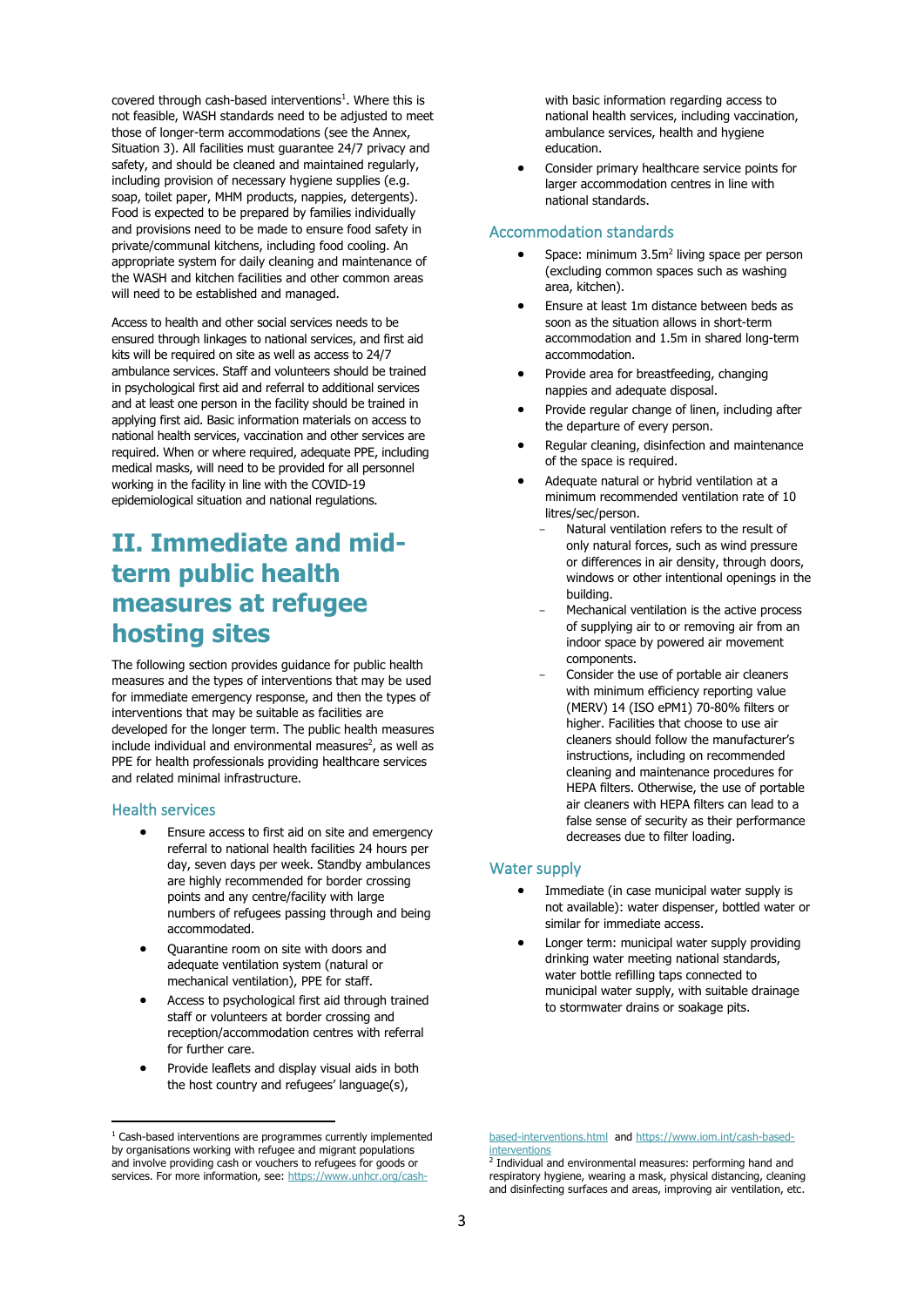#### **Toilets**

- Immediate: Portable Chemical Toilets (e.g. Mobilpipi, Toi Toi, Boxi) with minimum twice daily cleaning, disinfection, and refilling of hygiene supplies.
- Longer term: flush toilets installed in prefabricated buildings/containers, or other suitable structures. Connection to water supply and sewer network, or holding tank with pump to sewer network, or septic tank with soakage.
- Hand-washing stations should be installed in the immediate vicinity of the toilets – for both immediate and longer-term solutions.
- All toilets must have safety locks from inside and all fittings should be heavy-duty/vandalproof.
- Regular minimum cleaning/maintenance contracts required for all toilets.
- Lighting must be installed, functional and switched on, especially during dark hours.
- Accessible toilets need to be provided for people with mobility limitations.
- Gender-neutral toilets should be considered in accommodation facilities.

#### Showers

- Immediate: portable gender-segregated shower facilities.
- Longer term: showers installed in prefabricated buildings/containers, or other suitable structures. Connection to water supply and sewer network, or holding tank with pump to sewer network, or septic tank with soakage. Hot water heating by solar, electricity or gas.
- All fittings to be heavy-duty/vandal-proof.
- Minimum cleaning/maintenance contracts required for all showers.

#### Infection prevention and control measures

- Immediate: Alcohol-based hand rub (ABHR) sanitizer; temporary washing basins with drainage where feasible to install and connect to drainage systems.
- Longer term: Wash basins equipped with taps, liquid soap dispensers, mirrors (for handwashing, tooth-brushing, shaving, etc).
- Minimum daily cleaning/maintenance contracts required for all hand hygiene facilities.
- Ensure appropriate baby-changing facilities in the toilet, shower area, or laundry facilities.
- Medical or non-medical masks should be provided according to the COVID-19 epidemiological situation and national guidance to site personnel, refugees, and other people on the move.
- Adequate access to PPE and hand hygiene supplies to maintenance personnel should be available, including heavy-duty gloves, aprons, masks, eye protection, etc.

#### Laundry

- Install laundry tubs and/or coin-operated heavyduty washing machines. Install drying lines and/or coin-operated electric drying machines, or heated drying rooms.
- Provide free access to soap and detergent.
- Daily cleaning/maintenance contracts required for all laundry facilities.
- Non-food items (NFIs) such as blankets, clothes, sleeping mats, shoes should be cleaned and reused if in good condition for continuous use or re-distribution to refugees.

#### Solid waste management

- Organised collection of waste in bags/bins. Disposal into larger bins/skips. Collection by municipal waste collection services for disposal/recycling.
- Segregation and recycling of paper, plastic, metal, and composting of food waste should be undertaken where possible in line with national requirements.

#### Suggested hygiene items

Distribution of hygiene items should only be considered in Situation 2 and 3 sites, where refugees are required to stay overnight. In Situation 3, hygiene items should be included in the Minimum Expenditure Basket calculation for cash-based interventions rather than provided in kind. Where possible, refugees should be given the opportunity to choose the hygiene items they want to take, based on their needs and preferences, rather than receiving a prepackaged kit. Relevant hygiene items will need to be agreed at local level based on consultations with refugees and taking into account locally available products. Items that could be considered for distribution include:

- Toothbrush, toothpaste 100g
- Disposable razor, shaving cream
- Soap, shampoo
- Laundry soap/detergent
- Menstrual hygiene management items
- ABHR sanitizers
- Disposable nappies (children and adults)
- Disposable wipes
- Medical or non-medical masks

#### Kitchens

- Ensure kitchen staff is trained on the five keys to safer food<sup>3</sup>
- Ensure appropriate food storage, including cooling facilities
- Ensure access to appropriate infant and young child food
- Install dish-washing facilities including drains with grease traps.
- Install facilities for management of kitchen solid waste.
- Daily cleaning/maintenance contracts required for all kitchen facilities.

materials. Five keys to safer food manual. World Health Organization (2006). Available at: <https://apps.who.int/iris/handle/10665/43546>

<sup>&</sup>lt;sup>3</sup> The core messages of the five keys to safer food are: (1) keep clean; (2) separate raw and cooked; (3) cook thoroughly; (4) keep food at safe temperatures; and (5) use safe water and raw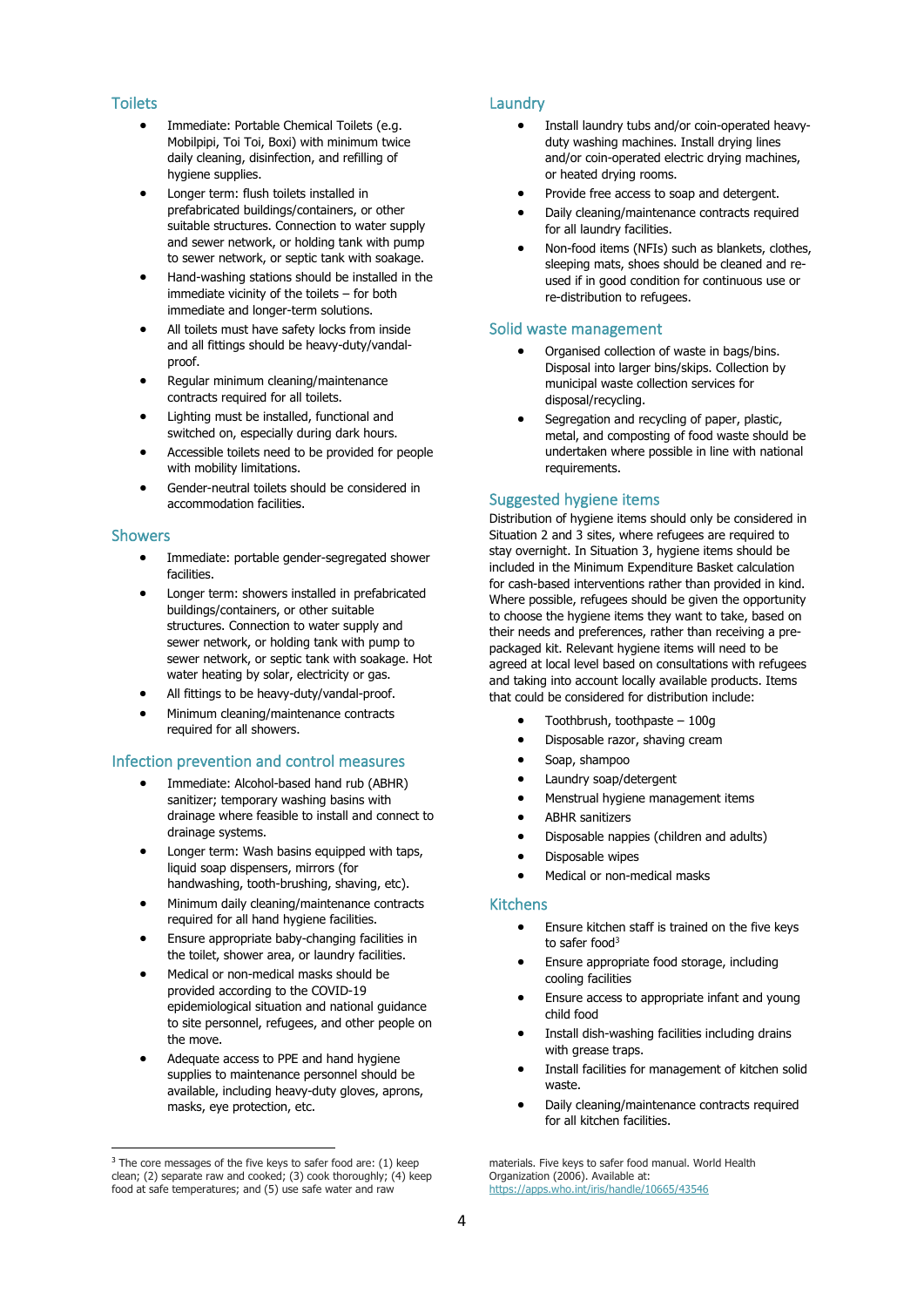#### **Acknowledgements**

Agoritsa Baka (ECDC), April Baller (WHO Headquarters), Ana Paula Coutinho Rehse (WHO Regional Office for Europe), Luca Fontana (WHO Headquarters), Bruce Gordon (WHO Headquarters), Sandra Harlass (UNHCR), Raoul Kamadjeu (UNICEF), Favelle Lamb (ECDC), Margaret Montgomery (WHO Headquarters), Madison Moon (WHO Headquarters), Teymur Noori (ECDC), Oliver Schmoll (WHO Regional Office for Europe), Alice Simniceanu (WHO Headquarters), Jonathan Suk (ECDC), Joao Paulo Toledo (WHO Headquarters), Victoria Willet (WHO Headquarters)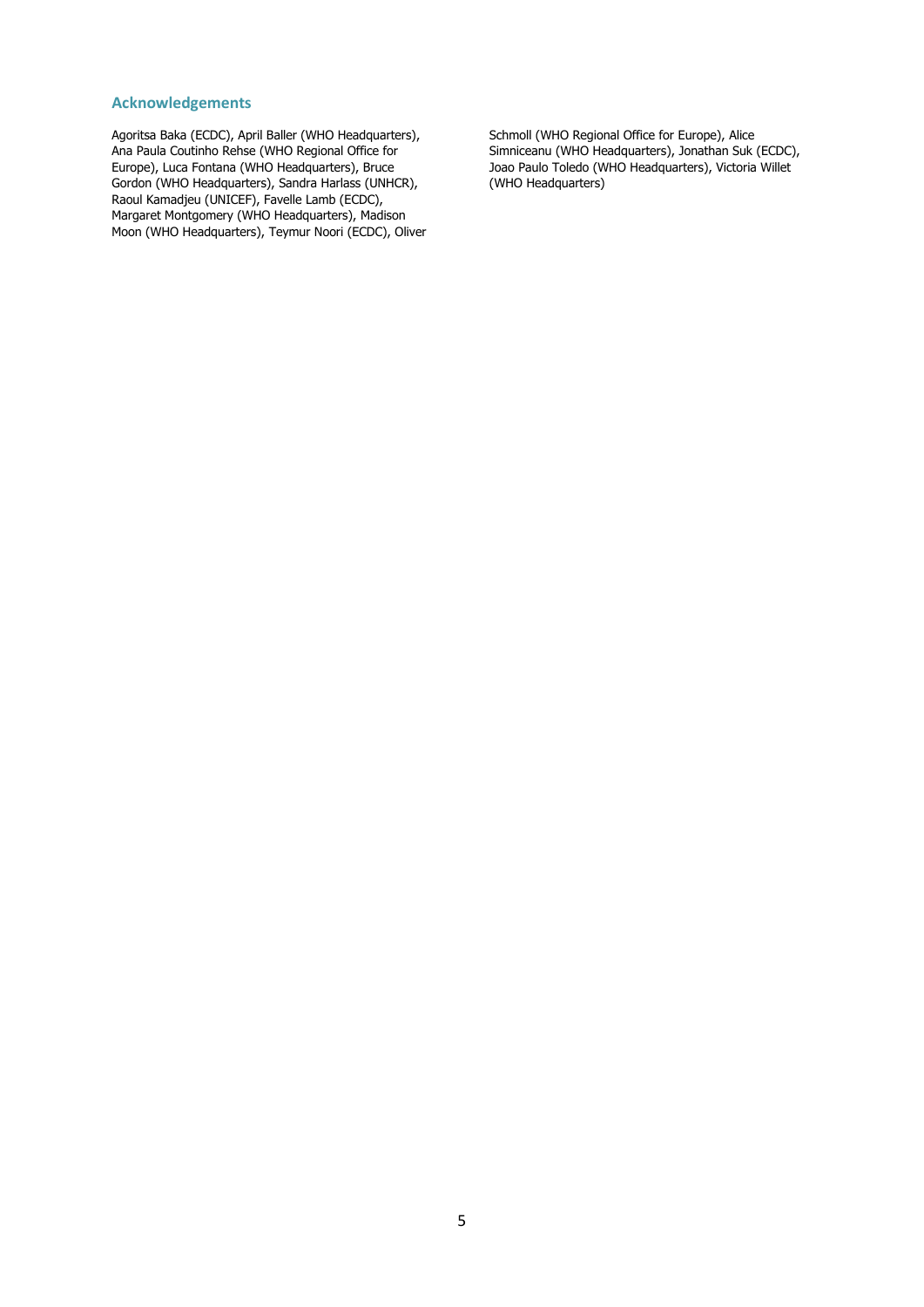# **Annex. Checklist tool for on-site health inspections in refugee accommodation centres/sites**

**Situation 1. Arrival/exit sites, way points, assembly points (bus/train stations) border crossings and reception centres (expected duration of stay 0-12 hours without overnight stay)**

 $\_$  , and the set of the set of the set of the set of the set of the set of the set of the set of the set of the set of the set of the set of the set of the set of the set of the set of the set of the set of the set of th

Name/contact details site/centre manager:

Name/contact details of site assessor:

#### **1. Physical Infrastructure**

|                                                | <b>Standards</b> | <b>Comments</b>                                                                                                                                              | <b>Findings</b> |
|------------------------------------------------|------------------|--------------------------------------------------------------------------------------------------------------------------------------------------------------|-----------------|
| 1.1. Number of people temporarily accommodated |                  | Review whether capacity of site is adequate to provide<br>temporary rest to refugees, particularly for the daily peak<br>flows.                              |                 |
| 1.2. Capacity                                  |                  | Describe surge mechanism in place, if any                                                                                                                    |                 |
| 1.3. Outlets for device charging               |                  | Consider<br>Rules for charging (e.g. 1h/per person in daytime)<br>Standardised DC (5 V) USB slots<br>Multiport chargers<br>A variety of common adapter wires |                 |

#### **2. Water and Sanitation**

| z. wacci and Janicación              |                                                                                                                              |                                                                                                                                                                                                                                                                             |                 |  |
|--------------------------------------|------------------------------------------------------------------------------------------------------------------------------|-----------------------------------------------------------------------------------------------------------------------------------------------------------------------------------------------------------------------------------------------------------------------------|-----------------|--|
|                                      | <b>Standards</b>                                                                                                             | <b>Comments</b>                                                                                                                                                                                                                                                             | <b>Findings</b> |  |
| 2.1. Number and condition of toilets | $\bullet$ 1:50 ratio women and 1:50<br>ratio men<br>$\bullet$ 1:250 ratio disabled accessible<br>toilet                      | Review cleanliness, accessibility, privacy, (lockable doors),<br>safety (illumination), availability of supplies, waste basket for<br>menstrual hygiene management.<br>In case portable/temporary toilets, confirm safe handling of<br>human waste.<br>Review queuing time. |                 |  |
| 2.2. Number of hand hygiene stations | In several places throughout the<br>site at critical points, in<br>particular including at toilet<br>areas and food stations | Review functionality, availability of hand hygiene products<br>(water, soap, alcohol-based hand rub (ABHR)).<br>Review queuing time.<br>Stations should be distributed in several places around the<br>centre.                                                              |                 |  |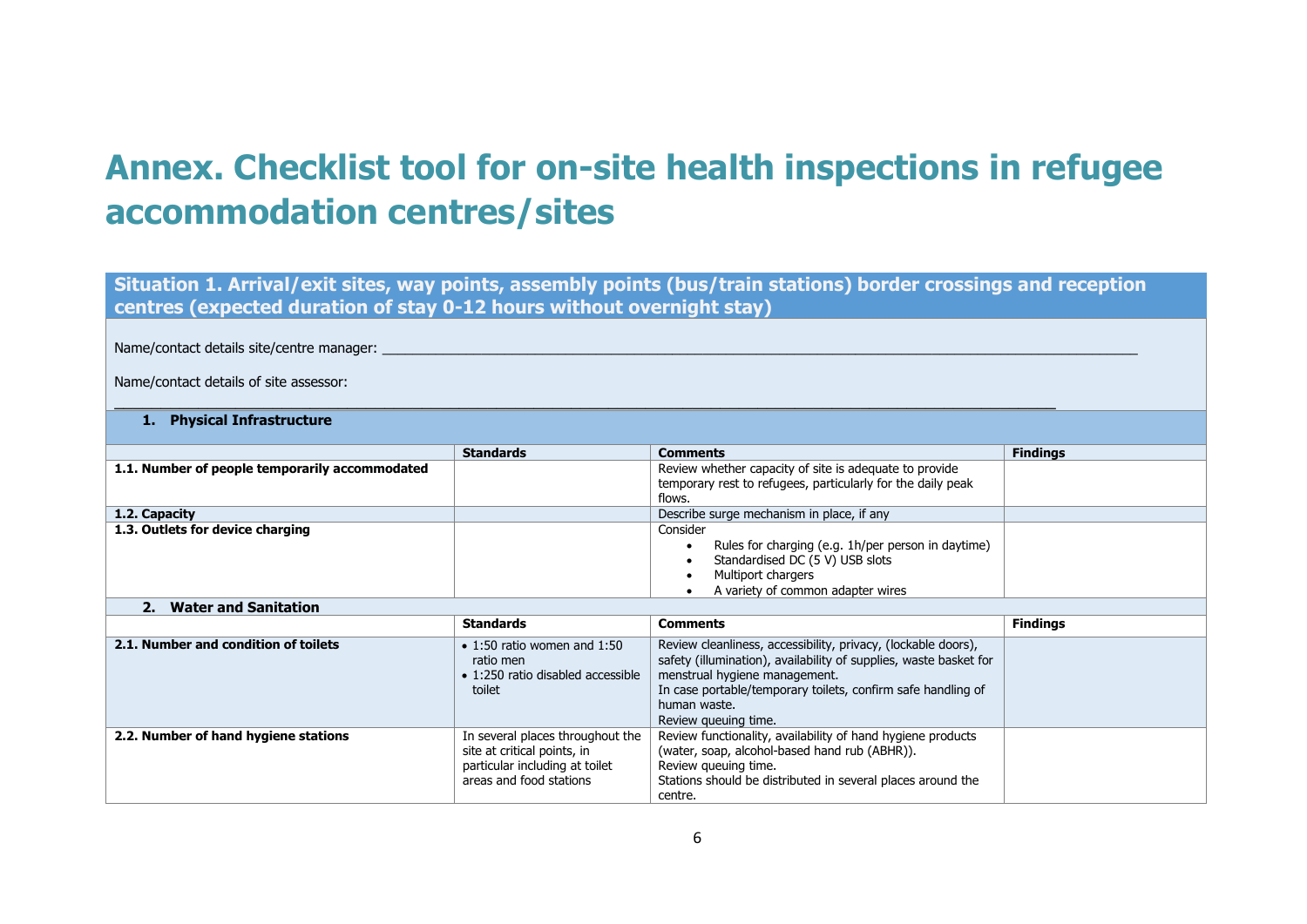|                                                                             |                                                                                                                 | alcohol. | Alcohol-based hand rub sanitizers should contain 60-80%                                                                                                                               |                 |
|-----------------------------------------------------------------------------|-----------------------------------------------------------------------------------------------------------------|----------|---------------------------------------------------------------------------------------------------------------------------------------------------------------------------------------|-----------------|
| 2.3. Water supply                                                           | 1 tap/dispenser: 100 people                                                                                     |          | Confirm uninterrupted availability of clean drinking water<br>that meets national standards, or alternatively availability of<br>dispenser or similar devices.<br>Review queuing time |                 |
| 2.4. Solid waste management                                                 | 1 waste bin: 200 people                                                                                         |          | Waste bins near all waste generation sites.<br>Review general cleanliness.                                                                                                            |                 |
| 2.5. Cleanliness condition                                                  |                                                                                                                 |          | Rooms, main reception, and hosting area should be cleaned<br>at least once per eight-hour shift.                                                                                      |                 |
| 2.6. PPE for cleaners (goggle, masks, heavy-duty<br>gloves, apron)          | 1 set/person                                                                                                    |          | Review availability of heavy-duty gloves, aprons, boots.                                                                                                                              |                 |
| 2.7. Individual items                                                       |                                                                                                                 |          |                                                                                                                                                                                       |                 |
| Sanitary pads/tampons                                                       | Ensure that these items are<br>freely accessible.                                                               |          | Check availability so that people do not have to ask for them.                                                                                                                        |                 |
| <b>Nappies and disposable wipes</b>                                         | Ensure that these items are<br>freely accessible.                                                               |          |                                                                                                                                                                                       |                 |
| <b>Baby changing station(s)</b>                                             |                                                                                                                 |          |                                                                                                                                                                                       |                 |
| <b>ABHR</b> sanitizers                                                      | Dispenser available within 5m of<br>toilets<br>Consider travel-size items for<br>distribution per person (50ml) |          | Should be distributed in several places around the centre and<br>contain 60-80% alcohol.                                                                                              |                 |
| <b>Face masks</b>                                                           | 2-3 available per person/day                                                                                    |          | Medical and non-medical masks, according to local COVID-19<br>epidemiology and national guidance in place.                                                                            |                 |
| 3. Healthcare services                                                      |                                                                                                                 |          |                                                                                                                                                                                       |                 |
|                                                                             | <b>Standards</b>                                                                                                |          | <b>Comments</b>                                                                                                                                                                       | <b>Findings</b> |
| 3.1. 24/7 First aid capacity                                                | 24/7 capabilities                                                                                               |          | Capacity to refer to national health facilities needed.                                                                                                                               |                 |
| 3.2. Exam room                                                              | One per site desirable, but may not<br>be feasible due to the high turnover<br>of people through these sites.   |          | A room or tent with a closing door                                                                                                                                                    |                 |
| 3.3. PPE for patient care (gloves, masks, gowns,<br>goggles as appropriate) | Gown and goggles as needed -<br>minimum five sets per shift available                                           |          | Gloves and mask recommended for each medical exam<br>should be freely available.                                                                                                      |                 |
| <b>3.4. ABHR sanitizers</b>                                                 | One by each exam bed in the room                                                                                |          |                                                                                                                                                                                       |                 |
| 3.5. Waste bins, sharp boxes                                                | One by each exam bed in the room<br>Minimum one per room                                                        |          |                                                                                                                                                                                       |                 |
| 3.6. Soap and disinfectants for environmental<br>cleaning and disinfection  | Monitor cleaning of exam bed after<br>each patient                                                              |          |                                                                                                                                                                                       |                 |
| 3.7. Quarantine area for a potentially infectious<br>patient                | Desirable for this situation, but not<br>critical; may not be feasible due to                                   |          | Room with a door and adequate ventilation.<br>Can be formed with a tent outside the main facility                                                                                     |                 |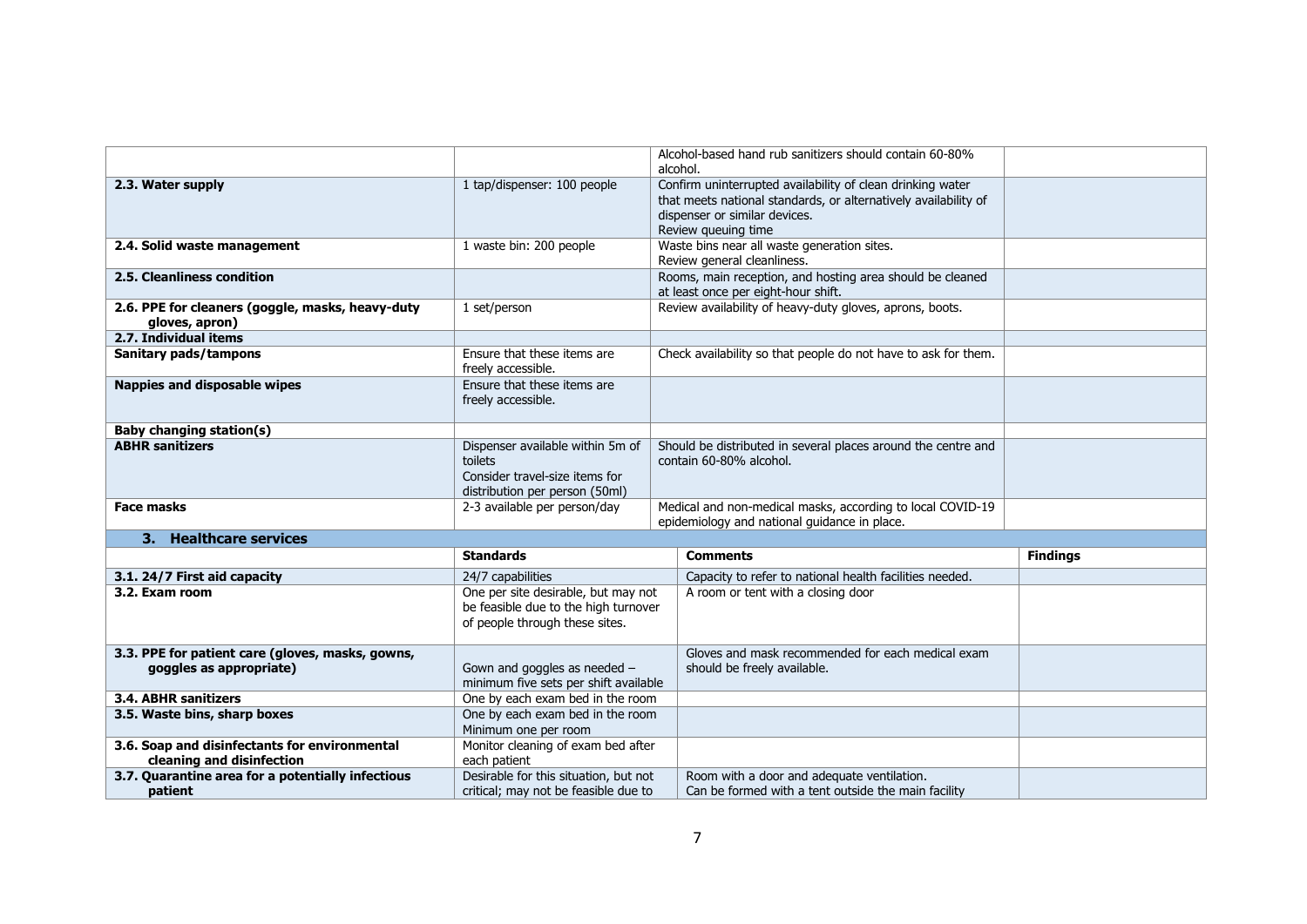| 3.2. Psychological first aid                                                                                                                                                                                           | the high turnover of people through<br>these sites.<br>Depending on the flows | Procedures and capacity to refer to national health<br>facilities are needed.<br>Capacity to refer to national mental health facilities may be<br>needed 24/7.              |                 |
|------------------------------------------------------------------------------------------------------------------------------------------------------------------------------------------------------------------------|-------------------------------------------------------------------------------|-----------------------------------------------------------------------------------------------------------------------------------------------------------------------------|-----------------|
| <b>Health information</b><br>4.                                                                                                                                                                                        |                                                                               |                                                                                                                                                                             |                 |
|                                                                                                                                                                                                                        | <b>Standards</b>                                                              | <b>Comments</b>                                                                                                                                                             | <b>Findings</b> |
| 4.1. Basic health information (posters etc) available<br>in the relevant languages (of host country and<br>country of origin of refugees)                                                                              |                                                                               | Assess presence throughout the site<br>Review key information available on ambulance hotlines,<br>health hotlines in Ukrainian (posters, leaflets, OR codes or<br>similar). |                 |
| 4.2. Posters/leaflets with information about<br>infectious diseases/symptoms of concern<br>available in the relevant languages (of host<br>country and country of origin of refugees)                                  |                                                                               | Requirements may change according to the<br>epidemiological situation.                                                                                                      |                 |
| 4.3. Information on vaccines offered in the relevant<br>languages (of host country and country of<br>origin of refugees) available in the relevant<br>languages (of host country and country of<br>origin of refugees) |                                                                               | Assess presence throughout the site.                                                                                                                                        |                 |

## **Situation 2. Reception sites and transit sites (expected duration of stay 1- 10 days)**

Name/contact details site/centre manager:

Name/contact details of site assessor:

#### $\_$  . The contribution of the contribution of the contribution of the contribution of the contribution of the contribution of the contribution of the contribution of the contribution of the contribution of the contributio **1. Physical Infrastructure**

|                                    | <b>Standards</b>                                 | <b>Comments</b>                           | <b>Findings</b> |
|------------------------------------|--------------------------------------------------|-------------------------------------------|-----------------|
| 1.1. Number of people accommodated |                                                  |                                           |                 |
| <b>Bed capacity</b>                | Assess absolute numbers<br>and current occupancy |                                           |                 |
| Surge capacity                     |                                                  | Describe surge mechanism in place, if any |                 |
| 1.2. Bed linen per person          | 1-2 sets per person                              |                                           |                 |
| 1.3. Spacing between beds          | At least 1m distance                             |                                           |                 |
| 1.4. Ventilation                   |                                                  |                                           |                 |
| <b>Natural ventilation</b>         | Minimum recommended                              |                                           |                 |
|                                    | ventilation rate: 10                             |                                           |                 |
|                                    | L/s/person                                       |                                           |                 |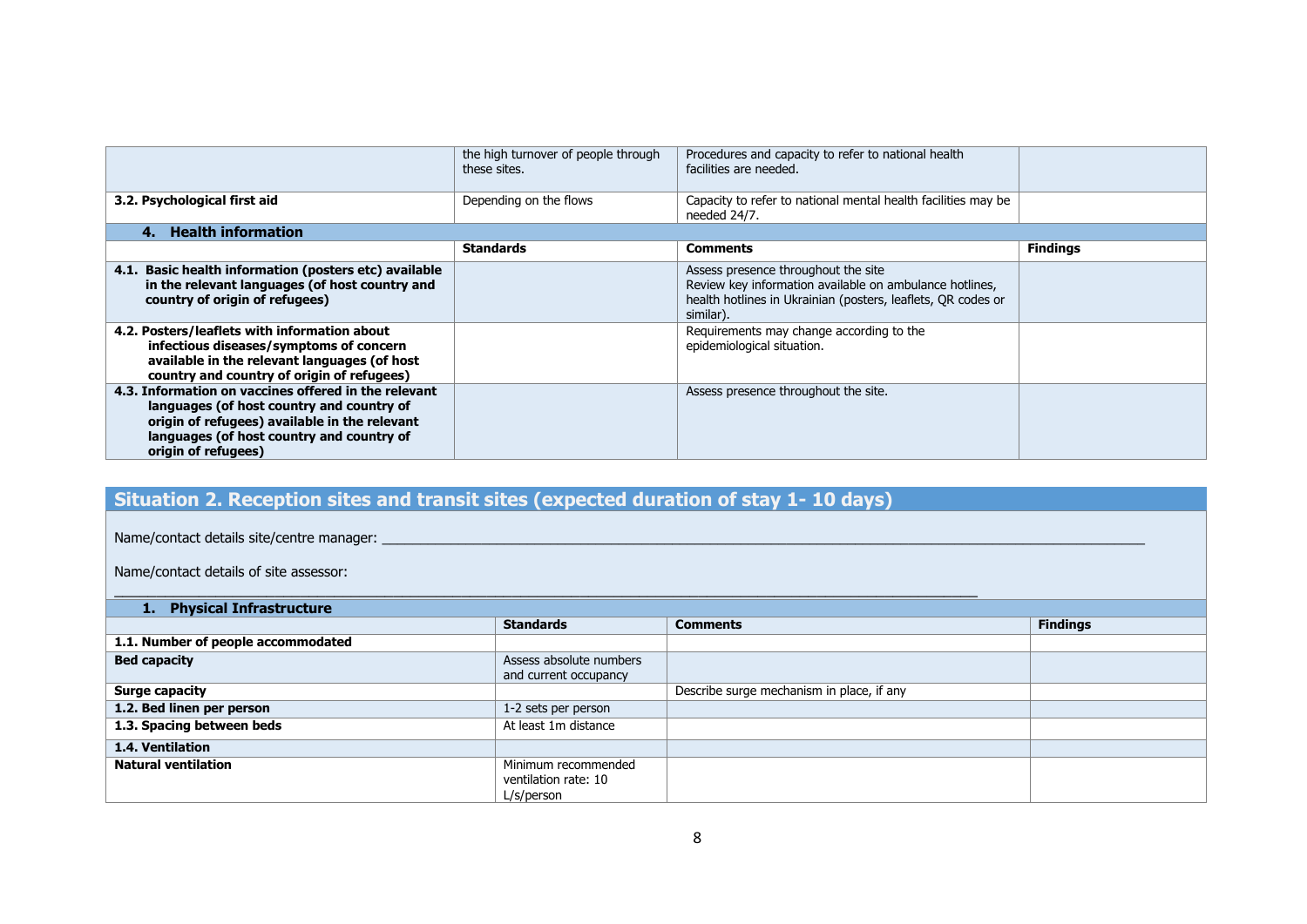| <b>Mechanical ventilation</b>                      | Minimum recommended        |                                                                                                                                   |                 |
|----------------------------------------------------|----------------------------|-----------------------------------------------------------------------------------------------------------------------------------|-----------------|
|                                                    | ventilation rate: 10       |                                                                                                                                   |                 |
|                                                    | L/s/person                 |                                                                                                                                   |                 |
| Portable air cleaners with MERV 14/ISO ePM1 70-80% | Desirable but not required | Air cleaner capacity should at least cover the gap between the                                                                    |                 |
| filters                                            |                            | minimum requirement and the measured ventilation rate -<br>compare the device clean air delivery rate (CADR) (m <sup>3</sup> /hr) |                 |
|                                                    |                            | with the room ventilation rate.                                                                                                   |                 |
| 1.5. Outlets for device charging                   |                            | Consider                                                                                                                          |                 |
|                                                    |                            | Rules for charging (e.g. 1h/per person in daytime)                                                                                |                 |
|                                                    |                            | Standardised DC (5 V) USB slots                                                                                                   |                 |
|                                                    |                            | Multiport chargers                                                                                                                |                 |
|                                                    |                            | A variety of common adapter wires                                                                                                 |                 |
| 2. Water, Sanitation and Hygiene                   |                            |                                                                                                                                   |                 |
|                                                    | <b>Standards</b>           | <b>Comments</b>                                                                                                                   | <b>Findings</b> |
| 2.1. Number and condition of toilets               | • 1:50 ratio women and     | Review cleanliness, accessibility, privacy (lockable doors),                                                                      |                 |
|                                                    | 1:50 ratio men             | safety (illumination), availability of supplies, waste basket                                                                     |                 |
|                                                    | $\bullet$ 1:250 ratio for  | for menstrual hygiene management.                                                                                                 |                 |
|                                                    | disabled accessible        | In case portable/temporary toilets are used, confirm safe                                                                         |                 |
|                                                    | toilet                     | handling of human waste.                                                                                                          |                 |
|                                                    |                            | Review queuing time.                                                                                                              |                 |
|                                                    |                            | Consider higher proportion of female refugees travelling                                                                          |                 |
|                                                    |                            | compared to males.                                                                                                                |                 |
|                                                    |                            |                                                                                                                                   |                 |
| 2.2. Number of hand hygiene stations               | In several places          | Review functionality, availability of soap, queuing time.                                                                         |                 |
|                                                    | throughout the centre      | Should be distributed in several places around the centre.                                                                        |                 |
|                                                    | at critical points,        | ABHR sanitizers should contain 60-80% alcohol.                                                                                    |                 |
|                                                    | including in/at toilet     |                                                                                                                                   |                 |
|                                                    | areas and/or canteen       |                                                                                                                                   |                 |
|                                                    | areas                      |                                                                                                                                   |                 |
| 2.3. Water supply                                  |                            | Confirm uninterrupted availability of clean drinking water                                                                        |                 |
|                                                    |                            | from municipal supplies meeting national quality standards.                                                                       |                 |
|                                                    |                            | Review queuing time.                                                                                                              |                 |
| 2.4. Solid waste management                        | 1:50 people (waste bin)    | Waste bins near all waste generation sites.                                                                                       |                 |
|                                                    |                            | Review general cleanliness.                                                                                                       |                 |
| 2.5. Cleanliness condition                         |                            | Rooms, main reception, and hosting area should be cleaned                                                                         |                 |
|                                                    |                            | and disinfected at least once per day.                                                                                            |                 |
|                                                    |                            | Review whether linen and reusable items are                                                                                       |                 |
|                                                    |                            | changed/cleaned before new occupant.                                                                                              |                 |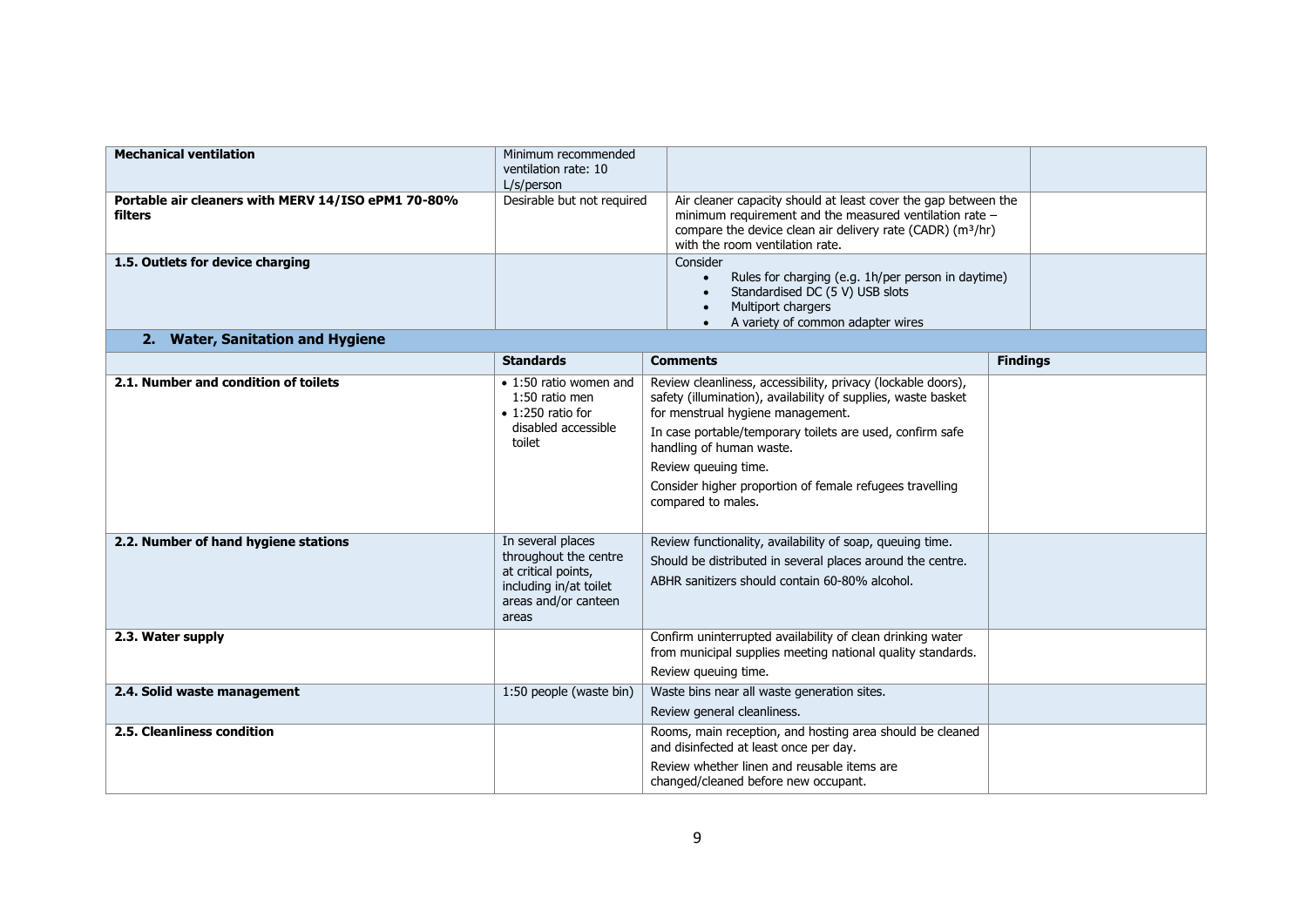| 2.6. Number of showers                                                    | 1:50 people (gender-<br>segregated)                                                                                          | Review cleanliness, accessibility, privacy, safety, lighting,<br>availability of supplies.<br>Consider higher proportion of female refugees travelling<br>compared to male.<br>Review queuing time.     |                 |  |  |
|---------------------------------------------------------------------------|------------------------------------------------------------------------------------------------------------------------------|---------------------------------------------------------------------------------------------------------------------------------------------------------------------------------------------------------|-----------------|--|--|
| 2.7. Hygiene kits (toothbrush/paste, soap, towels) and<br>eating utensils | One per person                                                                                                               | Ensure easy access and replacement as needed.                                                                                                                                                           |                 |  |  |
| 2.8. Laundry facilities                                                   | $1:250$ people                                                                                                               | Review functionality, availability of washing powder, drying<br>facilities/machines.                                                                                                                    |                 |  |  |
| 2.9. PPE for cleaners (goggle, masks, heavy-duty gloves,<br>apron, boots) | 1 set/person                                                                                                                 | Review availability of heavy-duty gloves, apron, boots, etc.                                                                                                                                            |                 |  |  |
| 2.10. Other individual items                                              |                                                                                                                              | Inspect while visiting washrooms/bathrooms.                                                                                                                                                             |                 |  |  |
| <b>Change of clothing</b>                                                 |                                                                                                                              |                                                                                                                                                                                                         |                 |  |  |
| <b>Sanitary pads/tampons</b>                                              |                                                                                                                              | Ensure that these items are easily accessible (and people<br>do not have to ask for them).                                                                                                              |                 |  |  |
| Nappies and disposable wipes                                              |                                                                                                                              | Check for availability of baby and adult nappies.<br>Ensure that these items are easily accessible.                                                                                                     |                 |  |  |
| <b>Baby changing station(s)</b>                                           | At least 1-2 per site                                                                                                        | Review cleanliness, accessibility, privacy, safety, lighting,<br>availability of supplies.<br>Review queuing time.<br>ABHR sanitizer or hand washing station should be close by<br>or in the same area. |                 |  |  |
| <b>ABHR</b> sanitizers                                                    | In several places<br>throughout the centre<br>at critical points,<br>including in/at toilet<br>areas and/or canteen<br>areas | Should be distributed in several places around the centre<br>and contain 60-80% alcohol.                                                                                                                |                 |  |  |
| <b>Face masks</b>                                                         | 2-3 available per<br>person/day                                                                                              | Medical and non-medical masks, according to local COVID-<br>19 epidemiology and national guidance.                                                                                                      |                 |  |  |
| 3. Healthcare services                                                    |                                                                                                                              |                                                                                                                                                                                                         |                 |  |  |
|                                                                           | <b>Standards</b>                                                                                                             | <b>Comments</b>                                                                                                                                                                                         | <b>Findings</b> |  |  |
| 3.1. 24/7 First aid capacity                                              | 24/7 capabilities<br>needed                                                                                                  | Procedures and capacity to refer to national health facilities<br>needed.                                                                                                                               |                 |  |  |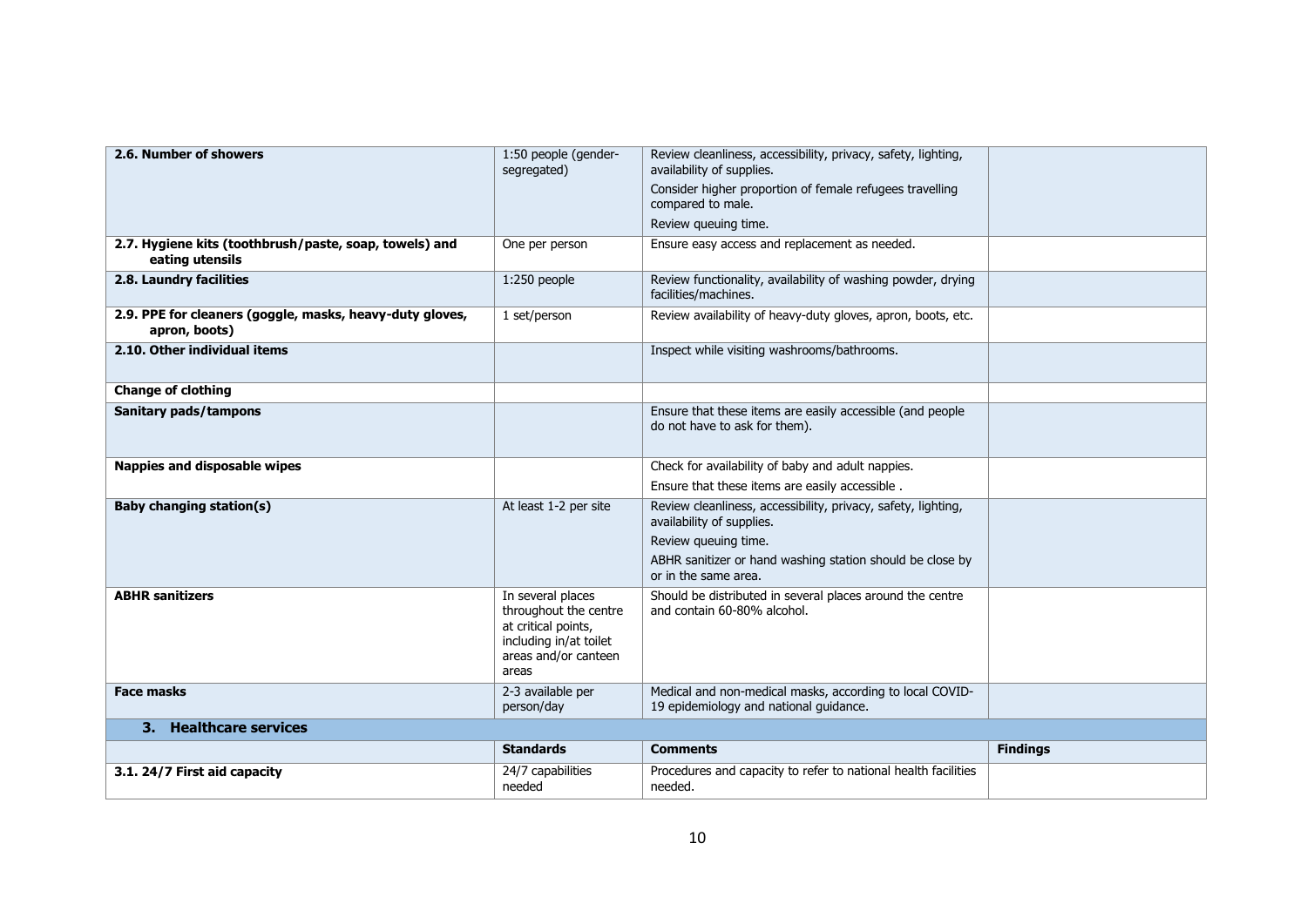| 3.2. Exam room                                                                                                                                                                                                      | At least one per site                                                    | Room with a closing door.                                                                                                                                                   |                 |
|---------------------------------------------------------------------------------------------------------------------------------------------------------------------------------------------------------------------|--------------------------------------------------------------------------|-----------------------------------------------------------------------------------------------------------------------------------------------------------------------------|-----------------|
| 3.3. PPE for patient care (gloves, masks, gowns, goggles as<br>appropriate)                                                                                                                                         | Gown and goggles as<br>needed - minimum five<br>sets per shift available | Gloves and mask recommended for each medical exam.<br>These PPE items should be freely available.                                                                           |                 |
| 3.4. ABHR sanitizers                                                                                                                                                                                                | One by each exam bed<br>in the room                                      | Should contain 60-80% alcohol.                                                                                                                                              |                 |
| 3.5. Waste bins, sharp boxes                                                                                                                                                                                        | One by each exam bed<br>in the room                                      |                                                                                                                                                                             |                 |
|                                                                                                                                                                                                                     | Minimum one per room                                                     |                                                                                                                                                                             |                 |
| 3.6. Soap and disinfectants for environmental cleaning and<br>disinfection                                                                                                                                          |                                                                          | Monitor cleaning of exam bed after each patient<br>Cleaning of exam room by professional cleaners at least<br>once per eight-hour shift.                                    |                 |
| 3.7. Quarantine room for a potentially infectious patient                                                                                                                                                           | One such room needed                                                     | Room with a door and adequate ventilation.                                                                                                                                  |                 |
|                                                                                                                                                                                                                     | for this situation                                                       | Can be formed with a tent outside the main facility.                                                                                                                        |                 |
|                                                                                                                                                                                                                     |                                                                          | Procedures and capacity to refer to national health facilities<br>needed.                                                                                                   |                 |
|                                                                                                                                                                                                                     |                                                                          | Procedure available to notify centre coordinator and local<br>public health about detection of possible outbreak.                                                           |                 |
| 3.8. Psychological first aid                                                                                                                                                                                        | 24/7 capabilities<br>needed                                              | Capacity to refer to national mental health facilities may be<br>needed 24/7.                                                                                               |                 |
| 3.9. If other health services are provided (consultation<br>including mental health and psychosocial support,<br>prescription etc)                                                                                  |                                                                          | Separate room needed or stations at least 1.5m apart.<br>Consider use of separating screen(s).                                                                              |                 |
| 4. Health information                                                                                                                                                                                               |                                                                          |                                                                                                                                                                             |                 |
|                                                                                                                                                                                                                     | <b>Standards</b>                                                         | <b>Comments</b>                                                                                                                                                             | <b>Findings</b> |
| 4.1. Basic health information (posters etc) available in the<br>relevant languages (of host country and country of<br>origin of refugees)                                                                           |                                                                          | Assess presence throughout the site<br>Review key information available on ambulance hotlines,<br>health hotlines in Ukrainian (posters, leaflets, QR codes or<br>similar). |                 |
| 4.2. Posters/leaflets with information about infectious<br>diseases/symptoms of concern available in the<br>relevant languages (of host country and country of<br>origin of refugees)                               |                                                                          | Requirements may change according to the epidemiological<br>situation.                                                                                                      |                 |
| 4.3. Information on vaccines offered in the relevant<br>languages (of host country and country of origin of<br>refugees) available in the relevant languages (of host<br>country and country of origin of refugees) |                                                                          | Assess presence throughout the site.                                                                                                                                        |                 |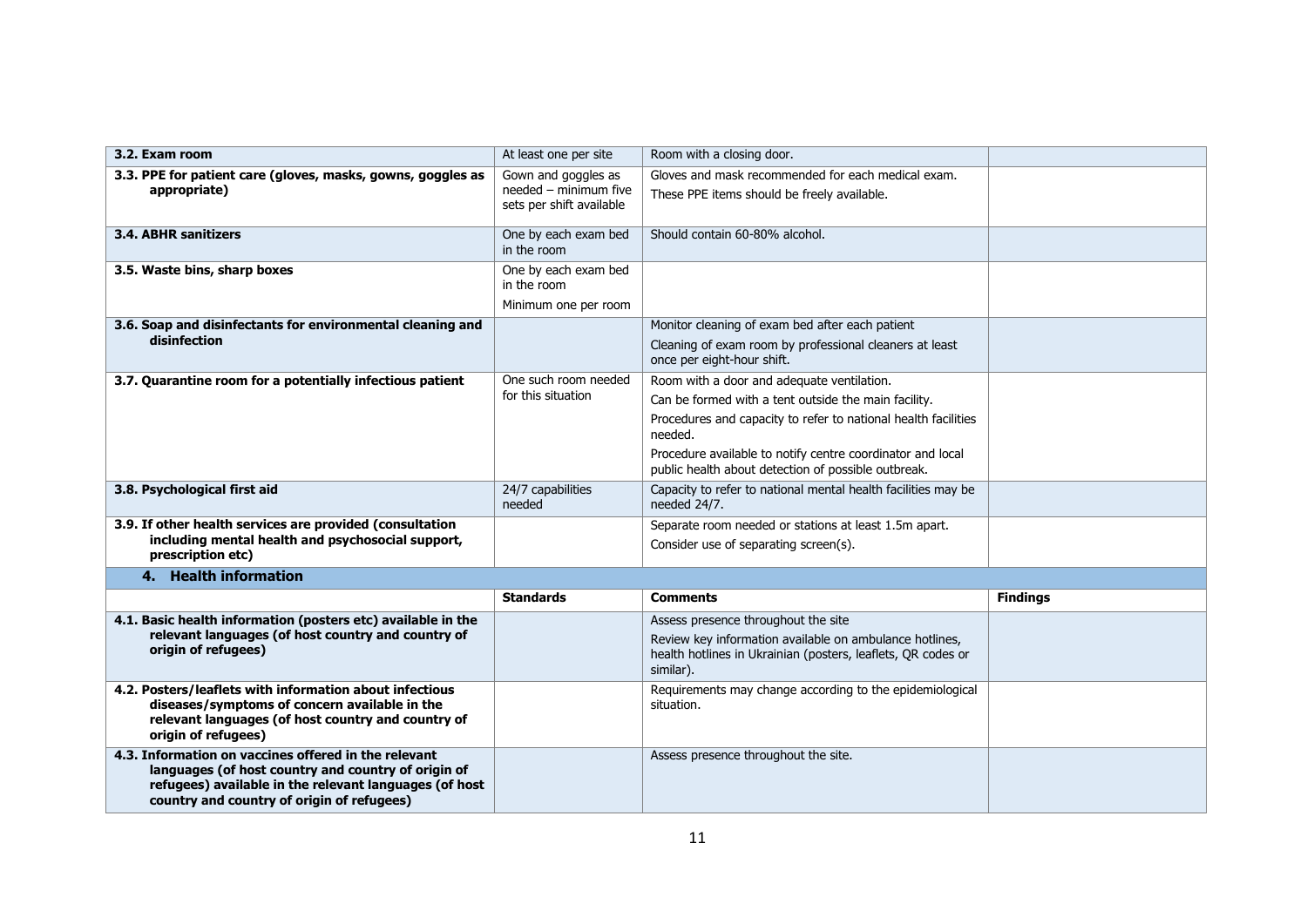## **Situation 3. Collective accommodation centres and longer-term sites, as defined by respective governments (expected duration of stay > 10 days)**

\_\_\_\_\_\_\_\_\_\_\_\_\_\_\_\_\_\_\_\_\_\_\_\_\_\_\_\_\_\_\_\_\_\_\_\_\_\_\_\_\_\_\_\_\_\_\_\_\_\_\_\_\_\_\_\_\_\_\_\_\_\_\_\_\_\_\_\_\_\_\_\_\_\_\_\_\_\_\_\_\_\_\_\_\_\_\_\_\_\_\_\_\_\_\_\_\_\_\_\_\_

Name/contact details site/centre manager:

Name/contact details of site assessor:

| 1. Physical Infrastructure                                           |                                                              |                                                                                                                                                                                                                                            |                 |  |  |  |  |
|----------------------------------------------------------------------|--------------------------------------------------------------|--------------------------------------------------------------------------------------------------------------------------------------------------------------------------------------------------------------------------------------------|-----------------|--|--|--|--|
|                                                                      | <b>Standards</b>                                             | <b>Comments</b>                                                                                                                                                                                                                            | <b>Findings</b> |  |  |  |  |
| 1.1. Number of people<br>accommodated                                |                                                              |                                                                                                                                                                                                                                            |                 |  |  |  |  |
| <b>Bed capacity</b>                                                  |                                                              | Absolute numbers and current occupancy.                                                                                                                                                                                                    |                 |  |  |  |  |
| <b>Surge capacity</b>                                                |                                                              | Describe surge mechanism in place, if any.                                                                                                                                                                                                 |                 |  |  |  |  |
| 1.2. Bed linen per person                                            | 2 sets per person                                            |                                                                                                                                                                                                                                            |                 |  |  |  |  |
| 1.3. Spacing between beds                                            | At least 1.5 m distance                                      | Does not apply to family accommodation, use standard for mixed<br>accommodation of e.g. refugees traveling alone.<br>Segregate male/female people traveling alone.                                                                         |                 |  |  |  |  |
| 1.4. Ventilation                                                     |                                                              |                                                                                                                                                                                                                                            |                 |  |  |  |  |
| <b>Natural ventilation</b>                                           | Minimum<br>recommended<br>ventilation rate: 10<br>L/s/person |                                                                                                                                                                                                                                            |                 |  |  |  |  |
| <b>Mechanical ventilation</b>                                        | Minimum<br>recommended<br>ventilation rate: 10<br>L/s/person |                                                                                                                                                                                                                                            |                 |  |  |  |  |
| <b>Portable air cleaners with MERV</b><br>14/ISO ePM1 70-80% filters | Desirable but not<br>required                                | Air cleaner capacity should at least cover the gap between the minimum<br>requirement and the measured ventilation rate - compare the device clean air<br>delivery rate (CADR) ( $m^3$ /hr) with the room ventilation rate.                |                 |  |  |  |  |
| 1.5. Outlets for device charging                                     |                                                              | Consider<br>Rules for charging (e.g. 1h/per person in daytime)<br>Standardised DC (5 V) USB slots<br>Multiport chargers<br>A variety of common adapter wires                                                                               |                 |  |  |  |  |
| 2.                                                                   | <b>Water, Sanitation and Hygiene</b>                         |                                                                                                                                                                                                                                            |                 |  |  |  |  |
|                                                                      | <b>Standards</b>                                             | <b>Comments</b>                                                                                                                                                                                                                            | <b>Findings</b> |  |  |  |  |
| 2.1. Number and condition of<br>toilets                              | $\bullet$ 1:20 ratio women<br>and 1:20 ratio men             | Only applicable if not provided as family accommodation with bathrooms.<br>Review cleanliness, accessibility, privacy (lockable doors), safety (illumination),<br>availability of supplies, waste basket for menstrual hygiene management. |                 |  |  |  |  |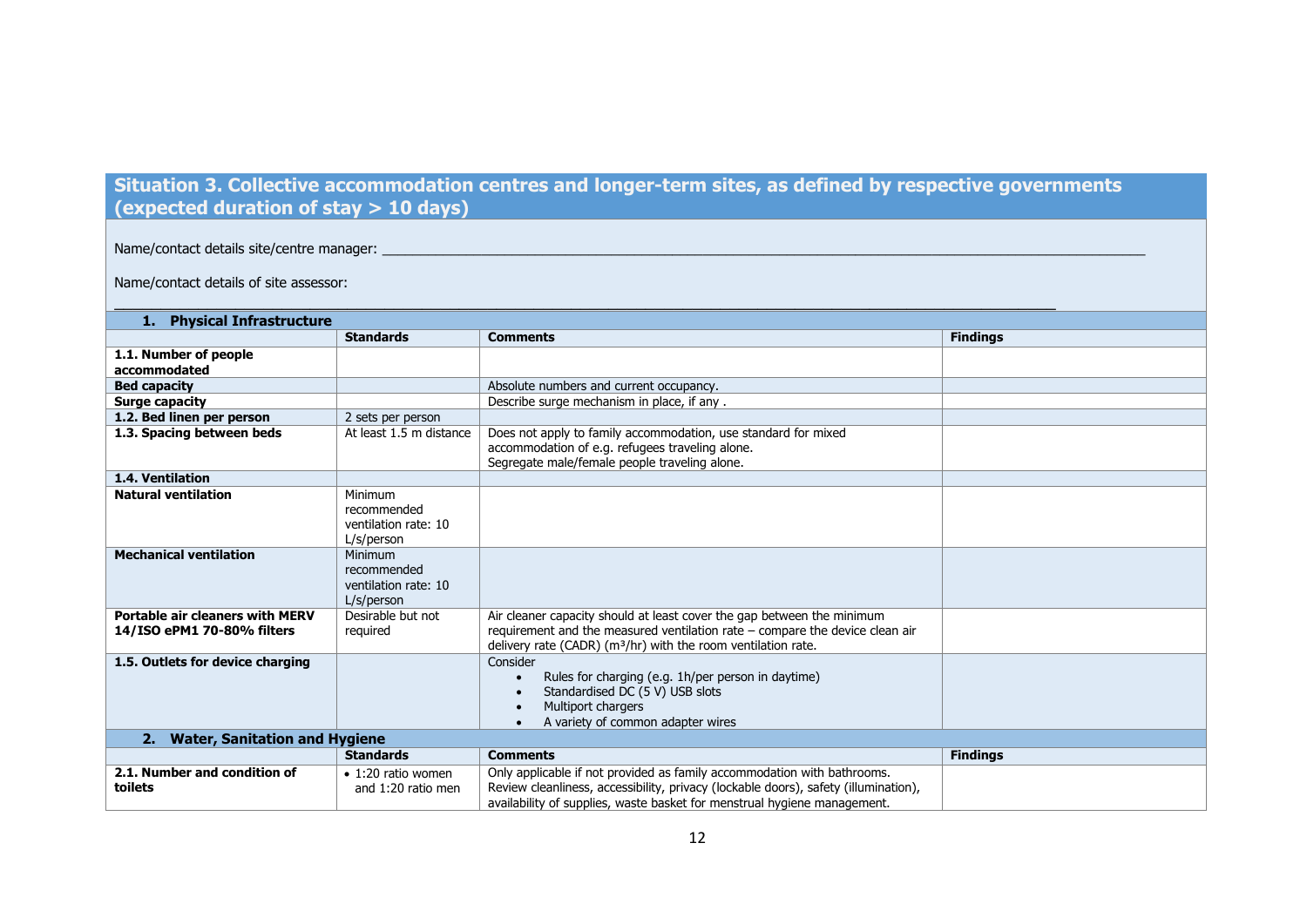|                                                                              | $\bullet$ 1:250 ratio for<br>disabled accessible<br>toilet                                                                   | In case portable/temporary toilets are used, confirm safe handling of human<br>waste.<br>Review queuing time.<br>Consider higher proportion of female refugees travelling compared to males.                                                                                     |  |
|------------------------------------------------------------------------------|------------------------------------------------------------------------------------------------------------------------------|----------------------------------------------------------------------------------------------------------------------------------------------------------------------------------------------------------------------------------------------------------------------------------|--|
| 2.2. Number of hand hygiene<br>stations                                      | In several places<br>throughout the centre<br>at critical points,<br>including in/at toilet<br>areas and/or canteen<br>areas | Only applicable if not provided as family accommodation with bathrooms.<br>Review functionality, availability of soap.<br>Should be distributed in several places around the centre.<br>Alcohol-based hand rub sanitizers should contain 60-80% alcohol.<br>Review queuing time. |  |
| 2.3. Water supply                                                            | 1:50 people                                                                                                                  | Confirm uninterrupted availability of clean drinking water from municipal supplies<br>meeting national quality standards.<br>Review queuing time.                                                                                                                                |  |
| 2.4. Solid waste management                                                  | 1:50 people (waste<br>bin)                                                                                                   | Only applicable if not provided as family accommodation.<br>Waste bins near all waste generation sites.<br>Review general cleanness.                                                                                                                                             |  |
| 2.5. Cleanliness condition                                                   |                                                                                                                              | Only applicable if not provided as family accommodation.<br>Rooms and common areas including kitchen and bathroom should be cleaned at<br>least once per day. Review whether linen and reusable items are<br>changed/cleaned before new occupant.                                |  |
| 2.6. Number of showers                                                       | 1:20 people (gender-<br>segregated)                                                                                          | Only applicable if not provided as family accommodation with bathroom.<br>Review cleanliness, accessibility, privacy, safety, lighting, availability of supplies.<br>Consider higher proportion of female refugees travelling compared to male.<br>Review queuing time.          |  |
| 2.7. Hygiene kits<br>(toothbrush/paste, soap, towels)                        | One per person/month                                                                                                         | Only applicable if not covered by cash-based interventions.<br>Ensure easy access and replacement as needed.                                                                                                                                                                     |  |
| 2.8. Laundry facilities                                                      | $1:100$ people                                                                                                               | Review functionality, availability of washing powder, drying facilities/machines                                                                                                                                                                                                 |  |
| 2.9. PPE for cleaners (goggle,<br>masks, heavy-duty gloves,<br>apron, boots) | 1 set/person                                                                                                                 | Review availability of heavy-duty gloves, apron, boots etc                                                                                                                                                                                                                       |  |
| 2.10. Other individual items                                                 |                                                                                                                              |                                                                                                                                                                                                                                                                                  |  |
| <b>Change of clothing</b>                                                    |                                                                                                                              | Ensure clothes are washed before distribution                                                                                                                                                                                                                                    |  |
| Sanitary pads/tampons                                                        |                                                                                                                              | If not provided under cash-based interventions: Ensure that these items are<br>easily accessible (and people do not have to ask for them)                                                                                                                                        |  |
| Nappies and disposable wipes                                                 |                                                                                                                              | If not provided under cash-based interventions: Check for availability of baby<br>and adult nappies.<br>Ensure that these items are easily accessible.                                                                                                                           |  |
| <b>ABHR sanitizers</b>                                                       | In several places<br>throughout the centre<br>at critical points,<br>including in/at toilet<br>areas and/or canteen<br>areas | Should be distributed in common areas in line with the epidemiological situation<br>and national guidelines and contain 60-80% alcohol.                                                                                                                                          |  |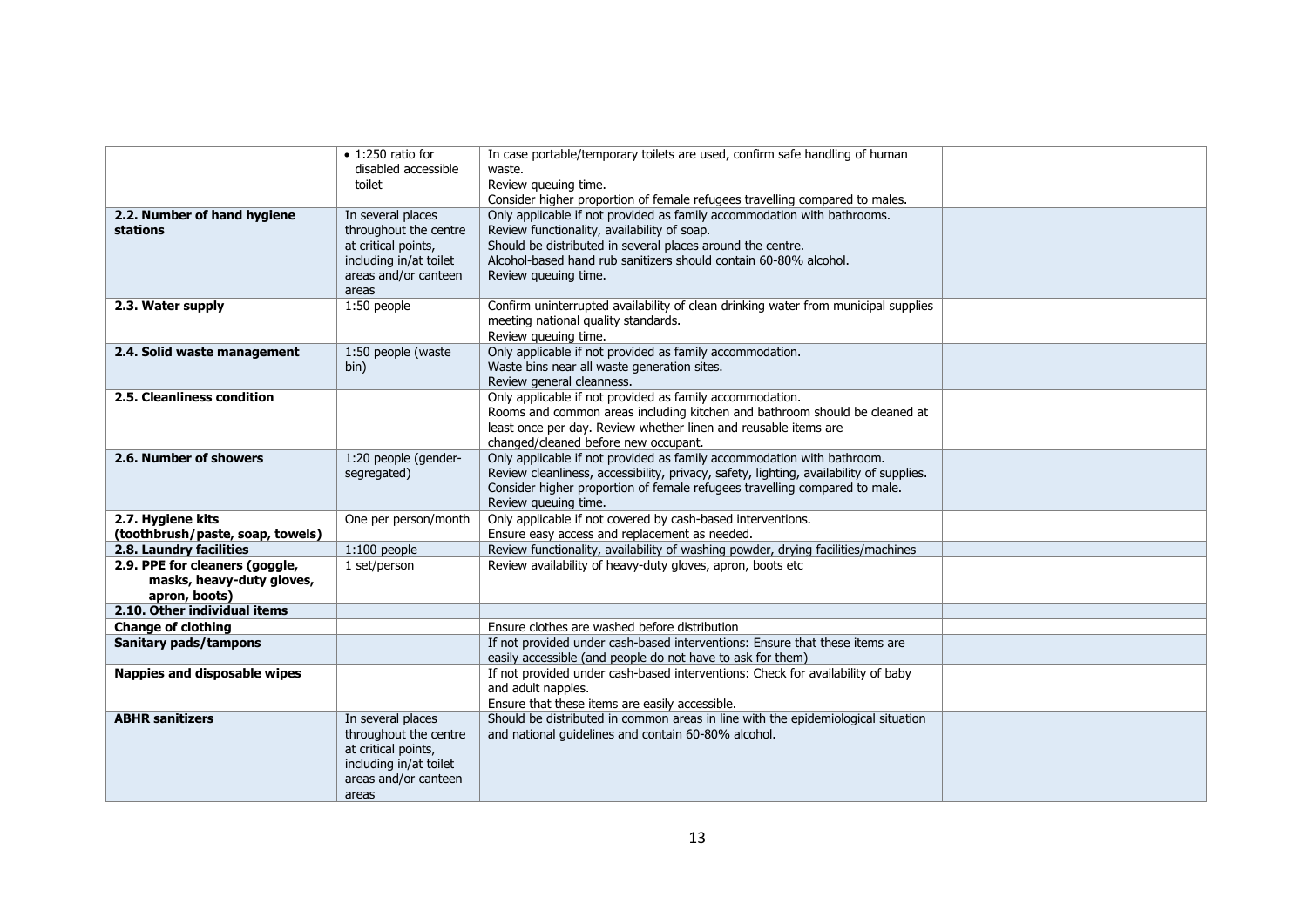| <b>Face masks</b>                                                                                                                  | 2-3 available per | Medical and non-medical masks, according to local epidemiology and national   |                                                                                                                                                                                                                                                                                                       |                 |  |
|------------------------------------------------------------------------------------------------------------------------------------|-------------------|-------------------------------------------------------------------------------|-------------------------------------------------------------------------------------------------------------------------------------------------------------------------------------------------------------------------------------------------------------------------------------------------------|-----------------|--|
|                                                                                                                                    | person/day        | quidance.                                                                     |                                                                                                                                                                                                                                                                                                       |                 |  |
| 3. Healthcare services                                                                                                             |                   |                                                                               |                                                                                                                                                                                                                                                                                                       |                 |  |
|                                                                                                                                    |                   | <b>Standards</b>                                                              | <b>Comments</b>                                                                                                                                                                                                                                                                                       | <b>Findings</b> |  |
| 3.1. 24/7 First aid capacity                                                                                                       |                   | 24/7 capabilities<br>needed                                                   | Procedures and capacity to refer to national health facilities<br>needed.                                                                                                                                                                                                                             |                 |  |
| 3.2. Exam room                                                                                                                     |                   | At least one per site or<br>in line with national<br>regulations              | Room(s) with a closing door.                                                                                                                                                                                                                                                                          |                 |  |
| 3.3. PPE for patient care (gloves, masks, gowns, goggles as<br>appropriate)                                                        |                   | Gown and goggles as<br>$needed - minimum$<br>five sets per shift<br>available | Gloves and mask recommended for each medical exam.<br>These PPE items should be freely available.                                                                                                                                                                                                     |                 |  |
| 3.4. ABHR sanitizers                                                                                                               |                   | One by each exam bed<br>in the room                                           | Should contain 60-80% alcohol.                                                                                                                                                                                                                                                                        |                 |  |
| 3.5. Waste bins, sharp boxes                                                                                                       |                   | One by each exam bed<br>in the room<br>Minimum one per room                   |                                                                                                                                                                                                                                                                                                       |                 |  |
| 3.6. Soap and disinfectants for environmental cleaning and<br>disinfection                                                         |                   |                                                                               | Monitor cleaning of exam bed after each patient.<br>Cleaning of exam room by professional cleaners at least<br>once per eight-hour shift.                                                                                                                                                             |                 |  |
| 3.7. Quarantine room for a potentially infectious patient                                                                          |                   | At least one per site                                                         | Room with a door with adequate ventilation.<br>Can be formed with a tent outside the main facility.<br>Procedures and capacity to refer to national health facilities<br>needed.<br>Procedure available to notify centre coordinator and local<br>public health about detection of possible outbreak. |                 |  |
| 3.8. Psychological first aid                                                                                                       |                   | 24/7 capabilities<br>needed                                                   | Capacity to refer to national mental health facilities may be<br>needed 24/7.                                                                                                                                                                                                                         |                 |  |
| 3.9. If other health services are provided (consultation<br>including mental health and psychosocial support,<br>prescription etc) |                   | One room per site                                                             | Procedures/arrangements for referral to national and/or<br>civil society services.<br>Separate room needed or stations at least 1.5m apart.<br>Consider use of separating screen(s).                                                                                                                  |                 |  |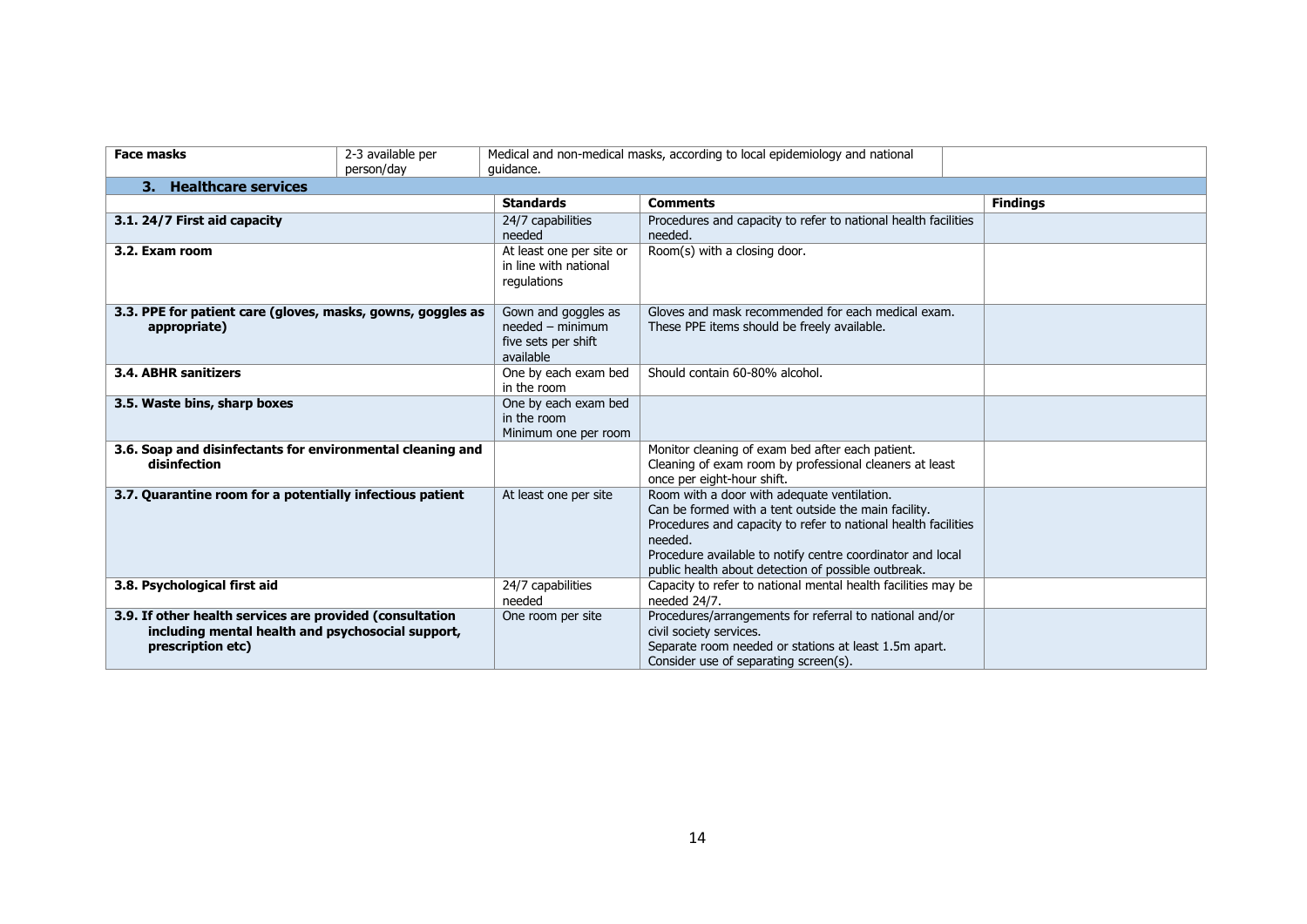|      | <b>Health information</b>                                                                                                                                                        |                                                      |                                                                                                                                                                             |                 |  |  |
|------|----------------------------------------------------------------------------------------------------------------------------------------------------------------------------------|------------------------------------------------------|-----------------------------------------------------------------------------------------------------------------------------------------------------------------------------|-----------------|--|--|
|      |                                                                                                                                                                                  | <b>Standards</b>                                     | <b>Comments</b>                                                                                                                                                             | <b>Findings</b> |  |  |
|      | 4.1. Basic health information (posters etc) available in the<br>relevant languages (of host country and country of<br>origin of refugees), including pictograms                  |                                                      | Assess presence throughout the site<br>Review key information available on ambulance hotlines,<br>health hotlines in Ukrainian (posters, leaflets, QR codes or<br>similar). |                 |  |  |
| 4.2. | Posters/leaflets with information about infectious<br>diseases/symptoms of concern available in the<br>relevant languages (of host country and country of<br>origin of refugees) |                                                      | Requirements will change according to the epidemiological<br>situation.                                                                                                     |                 |  |  |
|      | 4.3. Information on vaccines offered in the relevant<br>languages (of host country and country of origin of<br>refugees) available                                               |                                                      | Assess presence throughout the site.                                                                                                                                        |                 |  |  |
|      | 4.4. Cultural mediators                                                                                                                                                          | Collect absolute<br>numbers and details as<br>needed | Review access to cultural mediators or translators either on<br>site or through existing network mechanisms.                                                                |                 |  |  |